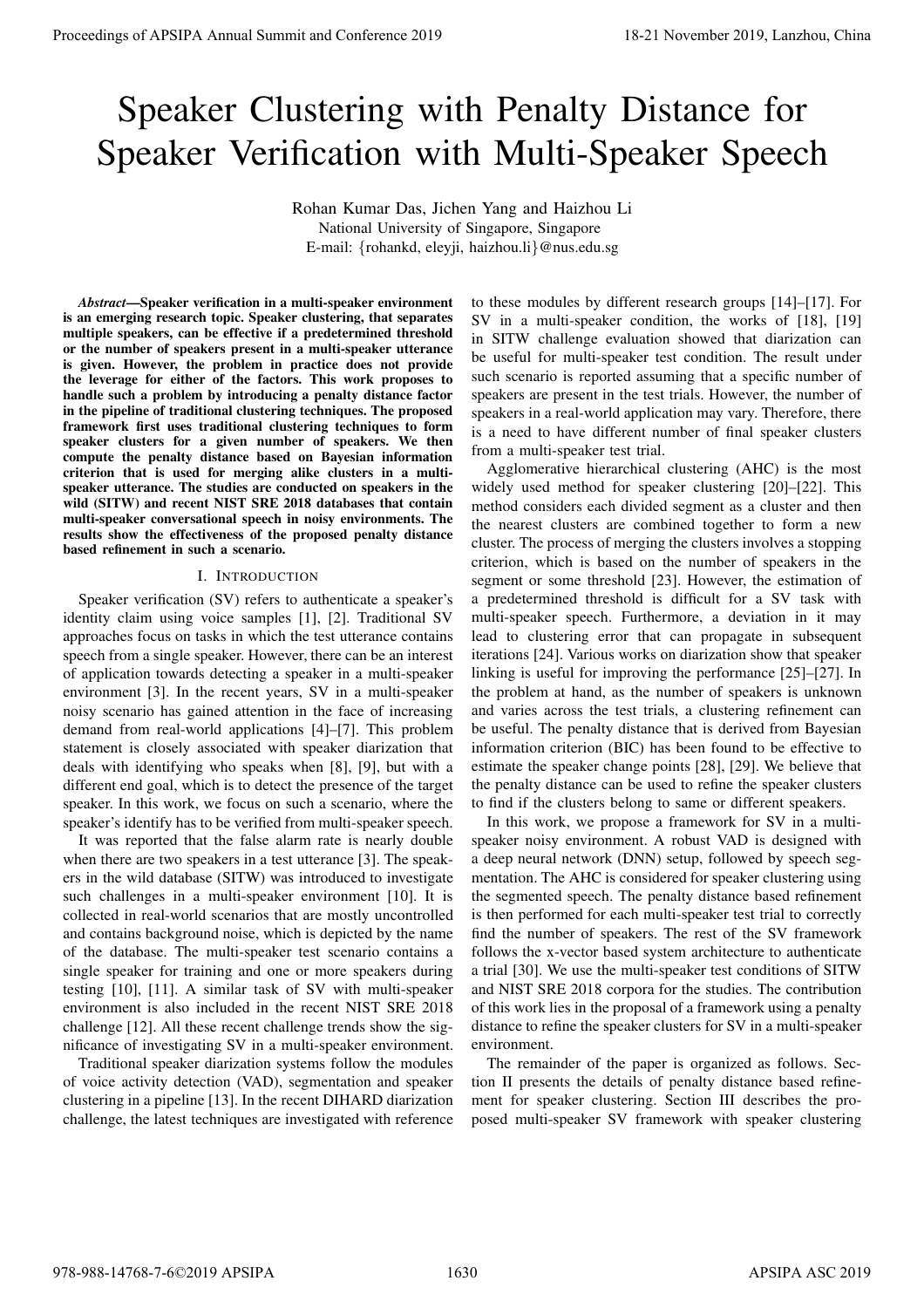

Fig. 1. Block diagram of the proposed framework for multi-speaker speaker verification with speaker clustering.

refinement. The details of the experiments is mentioned in Section IV. Section V reports the results and discussions. Finally, the paper is concluded in Section VI.

## II. SPEAKER CLUSTERING WITH PENALTY DISTANCE

As discussed in the introduction, the number of speakers in a multi-speaker test trial is unknown. The classical and popular clustering techniques like AHC requires the number of speakers in the utterance or a predetermined threshold for convergence. However, previous studies show that it is safer to use the number of speakers to minimize the clustering error during the merging process of segments as computation of threshold is difficult [24]. In the current problem at hand, considering a fixed number of speakers for all the multispeaker test trial may lead to serious errors. Therefore, we introduce penalty distance for clustering refinement.

The BIC is proposed for the task of speaker change detection in [28]. It is represented mathematically as the following,

$$
BIC = N \log |\mathbf{\Sigma}| - N_1 \log |\mathbf{\Sigma}_1| - N_2 \log |\mathbf{\Sigma}_2| - \lambda P \qquad (1)
$$

where  $N_1$ ,  $N_2$  denote the number of frames for the two given speech segments and  $N$  stands for frame number of the merged segment. Considering all the segments follow Gaussian distribution,  $\Sigma_1$ ,  $\Sigma_2$  and  $\Sigma$  represent their corresponding covariance, respectively. The  $\lambda$  is a penalty factor and penalty P for feature dimension  $d$  is given by,

$$
P = \frac{1}{2} \left( d + \frac{1}{2} d(d+1) \right) \log N \tag{2}
$$

The merging of two segments depends on the BIC value. When the obtained *BIC* value is negative, the segments are merged, otherwise they are unaltered. For the sake of simplicity, many studies consider the penalty factor  $\lambda = 1$ . However, this factor can be tuned for different environments [28].

Another way of determining the penalty factor is computing it when,  $BIC = 0$ . We refer the penalty factor as penalty distance  $\lambda_0$  for such a condition. From Equation (1) and (2) and making  $BIC = 0$ , we obtain the penalty distance  $\lambda_0$  as,

$$
\lambda_0 = \frac{4(N \log |\mathbf{\Sigma}| - N_1 \log |\mathbf{\Sigma}_1| - N_2 \log |\mathbf{\Sigma}_2|)}{(d^2 + 3d)\log N} \tag{3}
$$

This kind of penalty distance has been investigated for speaker change detection problem to obtain the speaker change points [29]. The larger the value of  $\lambda_0$ , the larger is the possibility of speaker change point between two speech segments. In this current work, the penalty distance is applied on the speaker clusters obtained after AHC to judge whether the clusters belong to same or different speakers. The speaker cluster refinement using this penalty distance is expected to be effective in the pipeline of verifying a multi-speaker test trial, where the number of speakers is unknown. Next, we discuss the integration of this module to the SV framework with multi-speaker speech.

## III. MULTI-SPEAKER SPEAKER VERIFICATION WITH SPEAKER CLUSTERING

The SV framework with multi-speaker testing in noisy environment requires three major components. The first one deals with finding the speech regions from the utterance, which has to be accurate so that it does not transfer the errors to the speaker clustering later. The importance of having a robust VAD in such scenarios is showed in [31]. In this regard, a robust DNN based VAD is implemented to handle this by using several hours of background data. The VAD is followed by segmentation of the speech. The studies of [32] showed that 0.5 to 1 second is the optimal length of a segment for speaker clustering as there is a very less chance of getting a large number of speaker change points in that small duration. The segmentation is followed by AHC to merge all similar segments for a given number of speakers in the utterance. To refine the final speaker clusters obtained through the clustering technique, the penalty distance is applied to merge alike clusters. The merging process compares penalty distance to a threshold. However, this threshold is easier to calculate using a development set, rather than the conventional AHC approach, which calculates the threshold from the test speech segment.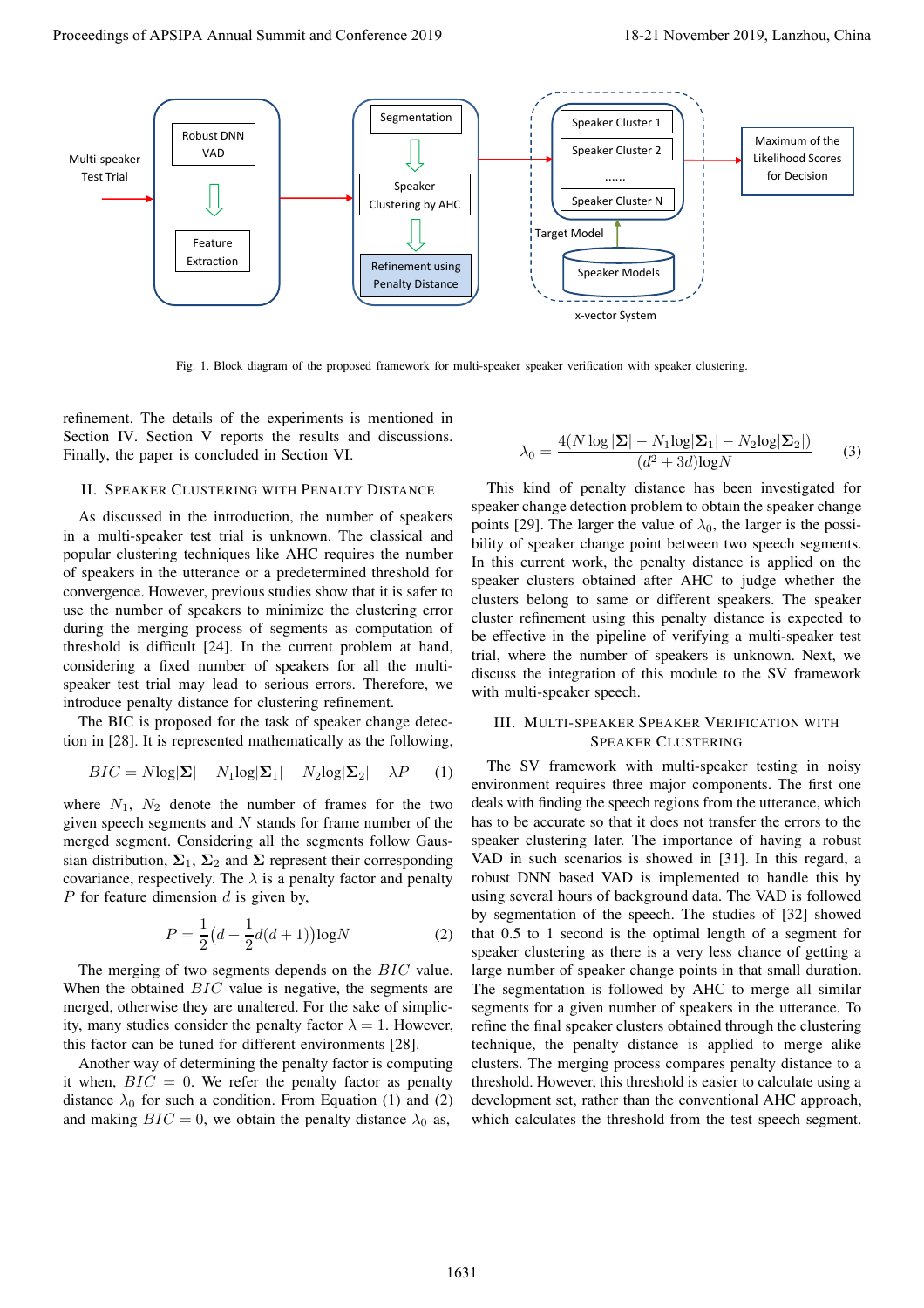TABLE I SUMMARY OF SITW AND SRE 2018 VAST CORPORA.

| <b>Database Subset</b> | # Utterances | # Total     |               |
|------------------------|--------------|-------------|---------------|
|                        | Enroll       | <b>Test</b> | <b>Trials</b> |
| SITW core-multi Dev    | 696          | 1.287       | 636,918       |
| SITW core-multi Eval   | 1.202        | 2.275       | 2,010,683     |
| SRE 2018 VAST Dev      | 10           | 27          | 270           |
| SRE 2018 VAST Eval     | 101          | 315         | 31.815        |

Additionally, at this stage the chance of error is less as the number of final clusters is very small compared to the original 0.5 second segments of a multi-speaker test trial.

The SV systems have advanced a lot in recent decade from factor analysis approaches to the deep learning methods [30], [33]–[37]. In this work, we have used standard x-vector based architecture for speaker modeling [30]. The x-vectors corresponding to the final number of speaker clusters after penalty distance based refinement from multi-speaker speech segments are extracted. We consider that each cluster largely represents one speaker in the multi-speaker speech. Their likelihood with respect to the target speaker model is then computed and the maximum likelihood score among them is finally considered for decision. Figure 1 shows the overview of the proposed framework for SV in a multi-speaker noisy environment. Next, we describe the details of SV system with multi-speaker speech. Proceeding of APSIPA Annual Summit and Conference 2019<br>
Concerne and Conference 2019, Lanzhou (1930) and Conference 2019<br>
Conference 2019, Lanzhou (1930) and Conference 2019<br>
Conference 2019, Lanzhou (1930) and Conference

#### IV. EXPERIMENTS

This section discusses the details of the developed SV system. The database, robust VAD along with experimental setup are described in the following subsections.

## *A. Database*

In this work, the SITW and NIST SRE 2018 corpora are considered as they have multi-speaker test condition for SV studies. The SITW corpus contains two subsets, development and evaluation set that contain 119 and 180 speakers, respectively, totaling a population of 299 speakers [10]. The speech examples of SITW database are collected in various practical noisy environments. It contains a core-multi evaluation condition that refers to single speaker for enrollment and one or more speakers in an utterance during testing. The amount of data for enrollment varies from 6 seconds to 180 seconds, whereas that for multi-speaker testing varies from 6 seconds to 10 minutes. We consider this condition for validating our ideas.

The NIST SRE 2018 database contains a subset that deals with audio from video (afV) and is referred to as video annotation for speech technology (VAST) corpus [38]. YouTube videos in various scenarios are used to extract these afV examples of the VAST corpus and they may contain multiple speakers. The speaker time marks for the enrollment utterances are provided. However, no information is provided for the test trials that makes it as the task of SV in a multi-speaker environment. The development set of this VAST corpus contains a small population of 10 speakers data, whereas the evaluation set is comparatively larger having data from 101 speakers. Table I shows the detailed composition of the SITW and VAST database used in the study.

## *B. Experimental setup*

The databases considered for the study are collected in various noisy environments. Therefore, an effective method is required to identify the speech regions. In this regard, we implemented a robust VAD using a DNN architecture. The DNN is trained with VoxCeleb1, MUSAN and RIRS noise datasets [39]–[42]. The 39-dimensional (13-base+13-∆+13- ∆∆) mel frequency cepstral coefficient (MFCC) features and 3-dimensional zero crossing rate features are extracted from these databases to learn the speech and non-speech models with the DNN.

The 30-dimensional MFCC features are extracted for the speech regions obtained after robust VAD for every short-term processed frame of 25 ms. We note that the delta and doubledelta coefficients are not considered in this case. For the multispeaker test trials, we segment the speech regions into 0.5 second duration segments for speaker clustering followed by penalty distance based refinement. We obtain the threshold for speaker cluster refinement on the development set of SITW database.

The x-vector system used in this work follows the architecture in [30]. We used the wideband 16 kHz data from VoxCeleb1 and VoxCeleb2 corpora to train the x-vector extractor [39], [40]. The 512-dimensional x-vectors are then extracted with this extractor for every utterance in the enrollment set and each final speaker cluster obtained from the multi-speaker test trials. The back-end of the system considers a 150-dimensional linear discriminant analysis to reduce the dimension of the x-vectors followed by probabilistic linear discriminant analysis classifier to compute the likelihood scores against the target speakers. Finally, we consider the maximum score obtained from the speaker clusters of a multispeaker trial as the decision to report the system performance.

The performance of the studies conducted in this work are reported in terms of equal error rate (EER), minimum cost (minC) and actual cost (actC) as per the protocols mentioned in the evaluation plan of the respective database [10], [38]. The likelihood scores are calibrated with Bosaris<sup>1</sup> toolkit to minimize the actual cost [43]. For the problem at hand, there is no ground truth available for the speaker change points and time marks in the test trials. Therefore, we cannot compute the performance of diarization in terms of measures like diarization error rate for the AHC output.

### V. RESULTS AND DISCUSSIONS

This section describes the experimental results and analysis associated with SV in a multi-speaker environment. We first consider the core-multi condition of SITW database for the studies. A baseline system with x-vector modeling is initially developed without conducting any speaker clustering on multispeaker test trials. Then we apply traditional AHC based

<sup>1</sup>https://sites.google.com/site/bosaristoolkit/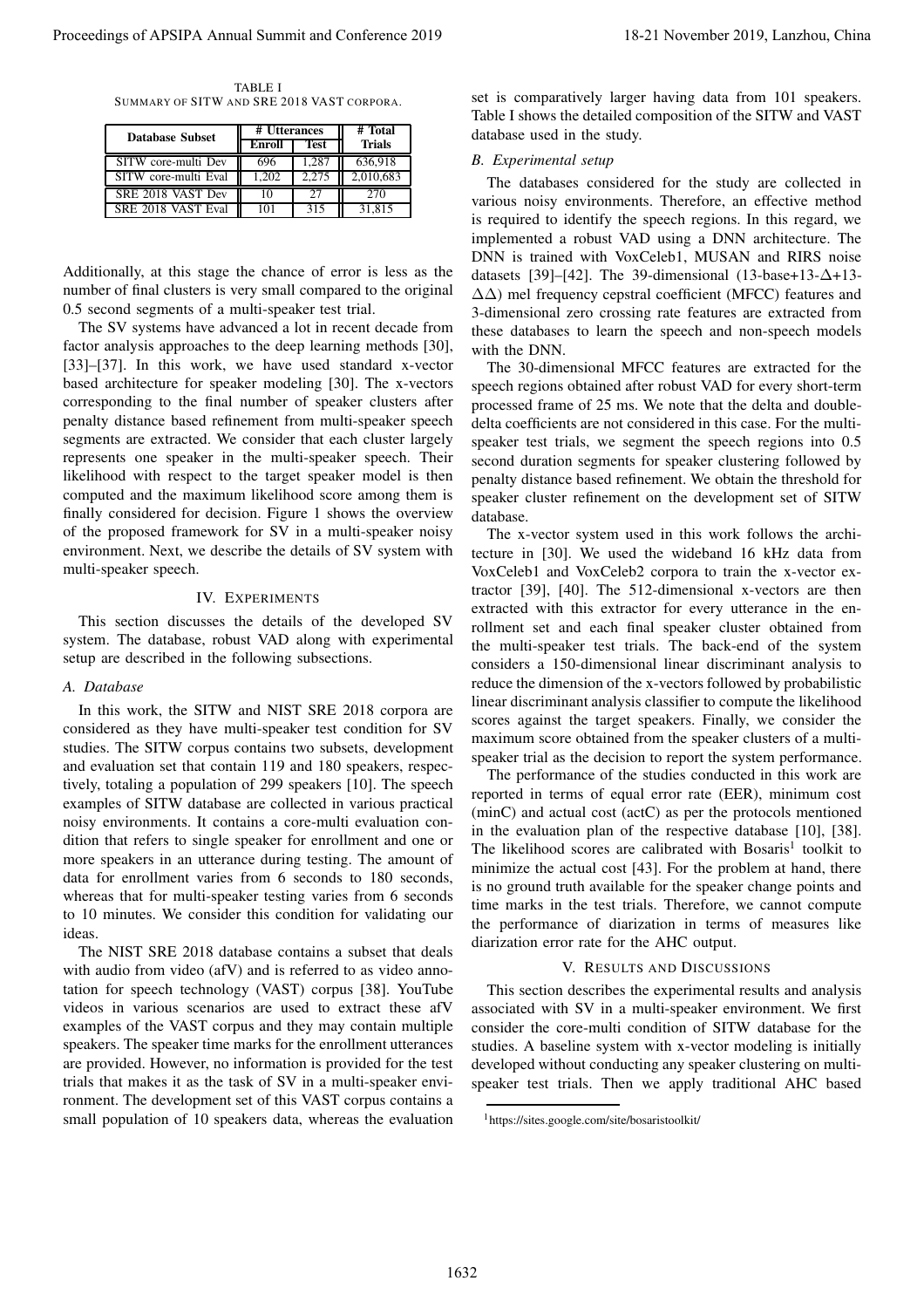

Fig. 2. DET plots for different frameworks on SITW database (a) Development Set (b) Evaluation Set.

TABLE II PERFORMANCE FOR MULTI-SPEAKER TEST CONDITION ON SITW **DATABASE** 

| <b>System</b>           | <b>Subset</b> | EER  | minC  | actC  |  |  |
|-------------------------|---------------|------|-------|-------|--|--|
| <b>Baseline</b>         | Dev           | 5.76 | 0.390 | 0.393 |  |  |
|                         | Eval          | 6.00 | 0.436 | 0.436 |  |  |
| # Speaker Cluster $= 2$ |               |      |       |       |  |  |
| <b>Traditional AHC</b>  | Dev           | 6.02 | 0.405 | 0.434 |  |  |
|                         | Eval          | 6.53 | 0.433 | 0.455 |  |  |
| with Penalty Distance   | Dev           | 5.62 | 0.376 | 0.386 |  |  |
|                         | Eval          | 5.86 | 0.401 | 0.401 |  |  |
| # Speaker Cluster $=$ 3 |               |      |       |       |  |  |
| <b>Traditional AHC</b>  | Dev           | 7.09 | 0.405 | 0.435 |  |  |
|                         | Eval          | 7.69 | 0.445 | 0.460 |  |  |
| with Penalty Distance   | Dev           | 5.17 | 0.370 | 0.381 |  |  |
|                         | Eval          | 5.77 | 0.406 | 0.406 |  |  |

clustering technique to obtain speaker clusters from the test trials and follow the SV pipeline. In our experiments, we consider there are two and three speakers in the test trials for two different studies of clustering. This is based on the previous studies reported on the SITW database by different groups that showed results under assumption of different number of speakers [18], [19]. Finally, the proposed framework with speaker cluster refinement using penalty distance is implemented on those two conditions for comparison.

Table II reports the results for comparison of different SV frameworks in multi-speaker environment on SITW database. It can be observed that since the number of speakers in the test trials is unknown, assuming two or three speakers across all the trials does not help to achieve an improved result by performing speaker clustering in a traditional manner. Some of the trials can have two or more speakers and some trials may consist only a single speaker. In such cases, the amount of test data are incorrectly distributed into the clusters for verification in a multi-speaker environment. This in turn can lead to a decrease in system performance. However, on introducing penalty distance for speaker cluster refinement, gains are achieved as can be observed from Table II. The trials having fewer number of speakers than that assumed for clustering are benefited due to the refinement based on penalty distance that reflects in the result for both the conditions.

Furthermore, we note that the performance of the proposed framework is similar for assumption of speaker clusters two and three on comparing the different performance metrics. This shows a better stability and convergence with the penalty distance based refinement. Figure 2 shows the detection error tradeoff (DET) curves for different frameworks on SITW database [44]. It illustrates the gain achieved by the proposed penalty distance based cluster refinement method over the traditional way of clustering.

We then consider the VAST subset of recent NIST SRE 2018 database for SV in multi-speaker environment studies. It is to be noted that the evaluation protocols of SITW and VAST database are different to compute the associated cost [10], [38]. The prior target probability is 0.01 and 0.05 for SITW and VAST database, respectively. However, the miss and false alarm probabilities are 1.0 for both corpora. Table III shows the comparison of performance for different system frameworks for VAST database using its evaluation protocol. The VAST corpus also shows similar trend like previous study on SITW database. The performance of the proposed framework shows improved results compared to the traditional clustering that depicts the benefit gained with penalty distance based cluster refinement. We note that there are very few trials for the development set of VAST database. Therefore, the studies on that small subset may not be that conclusive. However,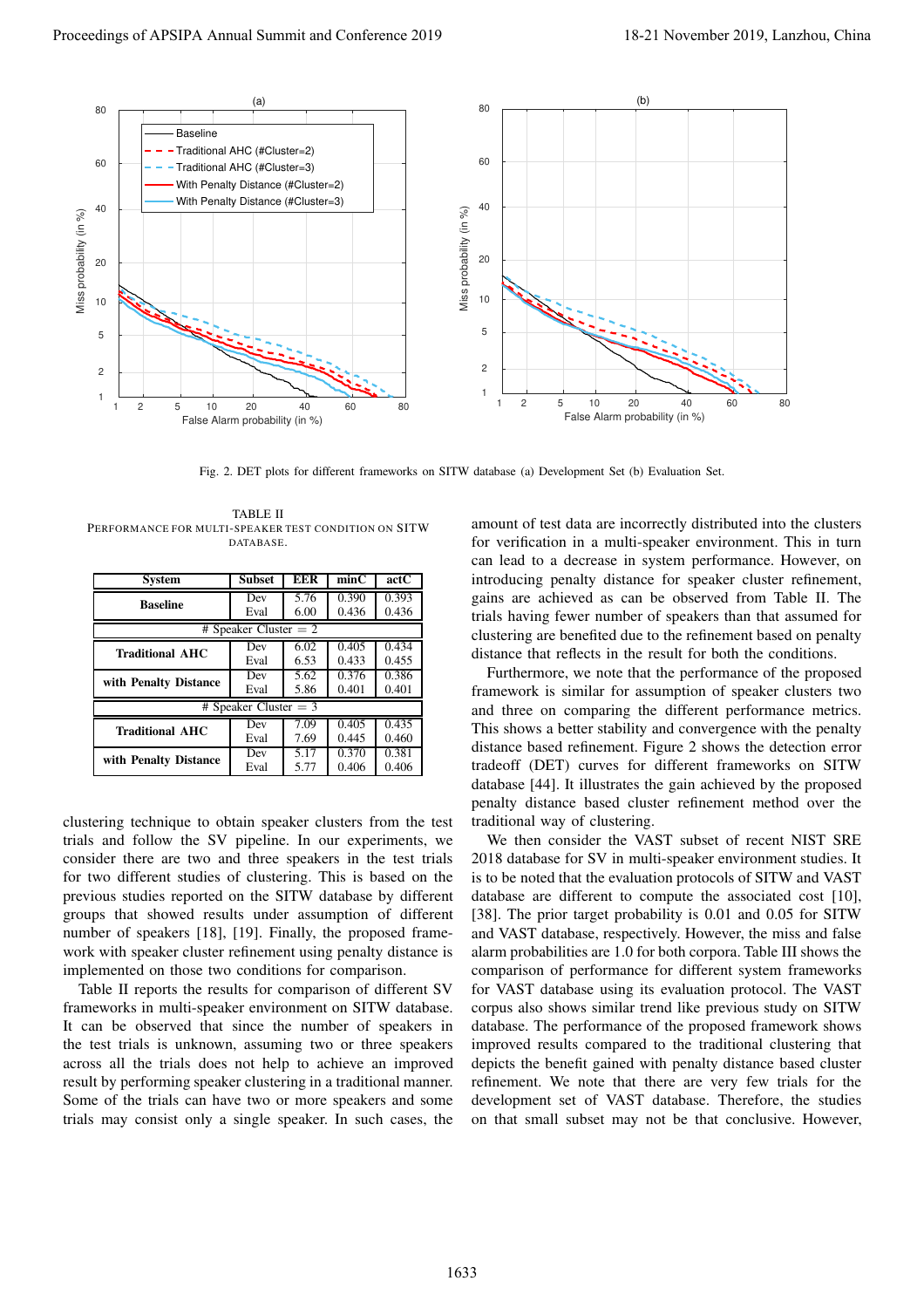TABLE III PERFORMANCE FOR MULTI-SPEAKER TEST CONDITION ON NIST SRE 2018 VAST SUBSET.

| <b>System</b>           | <b>Subset</b> | <b>EER</b> | minC  | actC  |  |  |  |
|-------------------------|---------------|------------|-------|-------|--|--|--|
| <b>Baseline</b>         | Dev           | 11.11      | 0.383 | 0.527 |  |  |  |
|                         | Eval          | 15.96      | 0.547 | 0.641 |  |  |  |
| # Speaker Cluster $= 2$ |               |            |       |       |  |  |  |
| <b>Traditional AHC</b>  | Dev           | 18.52      | 0.481 | 0.519 |  |  |  |
|                         | Eval          | 15.87      | 0.550 | 0.647 |  |  |  |
| with Penalty Distance   | Dev           | 5.35       | 0.383 | 0.490 |  |  |  |
|                         | Eval          | 14.29      | 0.518 | 0.591 |  |  |  |
| # Speaker Cluster $=$ 3 |               |            |       |       |  |  |  |
| <b>Traditional AHC</b>  | Dev           | 18.52      | 0.481 | 0.519 |  |  |  |
|                         | Eval          | 14.90      | 0.612 | 0.703 |  |  |  |
| with Penalty Distance   | Dev           | 7.41       | 0.370 | 0.453 |  |  |  |
|                         | Eval          | 14.21      | 0.515 | 0.586 |  |  |  |

the benefit of the proposed framework can be observed by the studies on SITW and evaluation set of VAST database. The initial version of the system developed using penalty distance based speaker cluster refinement for VAST subset of NIST SRE 2018 is also submitted as a subsystem of I4U consortium [45].

## VI. CONCLUSIONS

We study a framework for SV with multi-speaker speech by using penalty distance for the refinement of speaker clusters. This penalty distance is derived from BIC that is applied on top of the widely used AHC based speaker clustering method. The proposed framework with introduction of penalty distance is evaluated on SITW and recent NIST SRE 2018 VAST database. We have used x-vector system for the experimental studies. The results reveal that the proposed framework is able to work effectively for SV in a multi-speaker environment on comparing to the results obtained without penalty distance based refinement and baseline framework. Proceeding of APSIPA Annual Summit and Conference 2019 18:<br>
The second of European Conference 2019 18:<br>
The second of Conference 2019 18:<br>
The second of Conference 2019 18:<br>
The second of Conference 2019 18:<br>
The second o

### VII. ACKNOWLEDGEMENTS

This research is supported by Programmatic Grant No. A1687b0033 from the Singapore Government's Research, Innovation and Enterprise 2020 plan (Advanced Manufacturing and Engineering domain), and as the result of a research collaboration between the Human Language Technology Lab at NUS and Kuai Shang Tong Technology Co. Ltd. All the authors are corresponding authors of this paper.

#### **REFERENCES**

- [1] T. Kinnunen and H. Li, "An overview of text-independent speaker recognition: From features to supervectors," *Speech Communication*, vol. 52, pp. 12 – 40, 2010.
- [2] J. H. L. Hansen and T. Hasan, "Speaker recognition by machines and humans: A tutorial review," *IEEE Signal Processing Magazine*, vol. 32, no. 6, pp. 74–99, Nov 2015.
- [3] A. F. Martin and M. A. Przybocki, "Speaker recognition in a multispeaker environment," in *EUROSPEECH 2001*, 2001, pp. 787–790.
- [4] G. Sell and A. McCree, "Multi-speaker conversations, cross-talk, and diarization for speaker recognition," in *IEEE International Conference on Acoustics, Speech and Signal Processing (ICASSP) 2017*, March 2017, pp. 5425–5429.
- [5] G. Frewat, C. Baroud, R. Sammour, A. Kassem, and M. Hamad, "Android voice recognition application with multi speaker feature," in *18th Mediterranean Electrotechnical Conference (MELECON) 2016*, 2016, pp. 1–5.
- [6] Y. Wang and W. Sun, "Multi-speaker recognition in cocktail party problem," in *Communications, Signal Processing, and Systems*, Q. Liang, J. Mu, M. Jia, W. Wang, X. Feng, and B. Zhang, Eds. Singapore: Springer Singapore, 2019, pp. 2116–2123.
- [7] Haris B. C., G. Pradhan, A. Misra, S. R. M. Prasanna, R. K. Das, and R. Sinha, "Multivariability speaker recognition database in indian scenario," *International Journal of Speech Technology*, vol. 15, no. 4, pp. 441–453, Dec 2012.
- [8] S. E. Tranter and D. A. Reynolds, "An overview of automatic speaker diarization systems," *IEEE Transactions on Audio, Speech, and Language Processing*, vol. 14, no. 5, pp. 1557–1565, Sept 2006.
- [9] X. Anguera, S. Bozonnet, N. Evans, C. Fredouille, G. Friedland, and O. Vinyals, "Speaker diarization: A review of recent research," *IEEE Transactions on Audio, Speech, and Language Processing*, vol. 20, no. 2, pp. 356–370, Feb 2012.
- [10] M. Mclaren, L. Ferre, D. Castant, and A. Lawson, "The speakers in the wild (SITW) speaker recognition database," in *Interspeech 2016*, 2016, pp. 818–822.
- [11] ——, "The 2016 speakers in the wild speaker recognition evaluation." in *Interspeech 2016*, 2016, pp. 823–827.
- [12] S. O. Sadjadi, C. S. Greenberg, D. A. Reynolds, E. Singer, L. P. Mason, and J. Hernandez-Cordero, "The 2018 NIST speaker recognition evaluation," in *Proc. Interspeech 2019*.
- [13] H. Delgado, X. Anguera, C. Fredouille, and J. Serrano, "Fast singleand cross-show speaker diarization using binary key speaker modeling, *IEEE Transaction on Audio, Speech and Language Processing*, vol. 23, pp. 2286–2297, 2015.
- [14] M. Diez, F. Landini, L. Burget, J. Rohdin, A. Silnova, K. molkov, O. Novotn, K. Vesel, O. Glembek, O. Plchot, L. Moner, and P. Matjka, "BUT system for DIHARD speech diarization challenge 2018," in *Interspeech 2018*, 2018, pp. 2798–2802.
- [15] G. Sell, D. Snyder, A. McCree, D. Garcia-Romero, J. Villalba, M. Maciejewski, V. Manohar, N. Dehak, D. Povey, S. Watanabe, and S. Khudanpur, "Diarization is hard: Some experiences and lessons learned for the JHU team in the inaugural DIHARD challenge," in *Interspeech 2018*, 2018, pp. 2808–2812.
- [16] J. Patino, H. Delgado, and N. Evans, "The EURECOM submission to the first DIHARD challenge," in *Proc. Interspeech 2018*, 2018, pp. 2813– 2817.
- [17] Z. Zajc, M. Kuneov, J. Zelinka, and M. Hrz, "ZCU-NTIS speaker diarization system for the DIHARD 2018 challenge," in *Proc. Interspeech 2018*, 2018, pp. 2788–2792.
- [18] O. Novotny, P. Mateka, O. Plchot, O. Glembek, L. Burget, and J. H. Cernocky, "Analysis of speaker recognition systems in realistic scenarios of the SITW 2016 challenge," in *Interspeech 2016*, 2016, pp. 828–832.
- [19] Y. Liu, Y. Tian, L. He, and J. Liu, "Investigating various diarization algorithms for speaker in the wild (SITW) speaker recognition challenge," in *Interspeech 2016*, 2016, pp. 853–857.
- [20] K. J. Han and S. S. Narayanan, "A robust stopping criterion for agglomerative hierarchical clustering in a speaker diarization system," in *Interspeech 2007*, 2007, pp. 1853–1856.
- [21] K. J. Han, S. Kim, and S. S. Narayanan, "Strategies to improve the robustness of agglomerative hierarchical clustering under data source variation for speaker diarization," *IEEE Transactions on Audio, Speech, and Language Processing*, vol. 16, no. 8, pp. 1590–1601, Nov 2008.
- [22] D. Garcia-Romero, D. Snyder, G. Sell, D. Povey, and A. McCree, "Speaker diarization using deep neural network embeddings," in *IEEE International Conference on Acoustics, Speech and Signal Processing (ICASSP) 2017*, 2017, pp. 4930–4934.
- [23] S. H. Shum, N. Dehak, R. Dehak, and J. R. Glass, "Unsupervised methods for speaker diarization: An integrated and iterative approach," *IEEE Transactions on Audio, Speech, and Language Processing*, vol. 21, no. 10, pp. 2015–2028, Oct 2013.
- [24] X. Chen, L. He, C. Xu, Y. Liu, T. Y. Liang, and J. Liu, "VB-HMM speaker diarization with enhanced and refined segment representation," in *Odyssey 2018*, 2018, pp. 134–139.
- [25] M. Huijbregts and D. A. van Leeuwen, "Large-scale speaker diarization for long recordings and small collections," *IEEE Transactions on Audio, Speech, and Language Processing*, vol. 20, no. 2, pp. 404–413, Feb 2012.